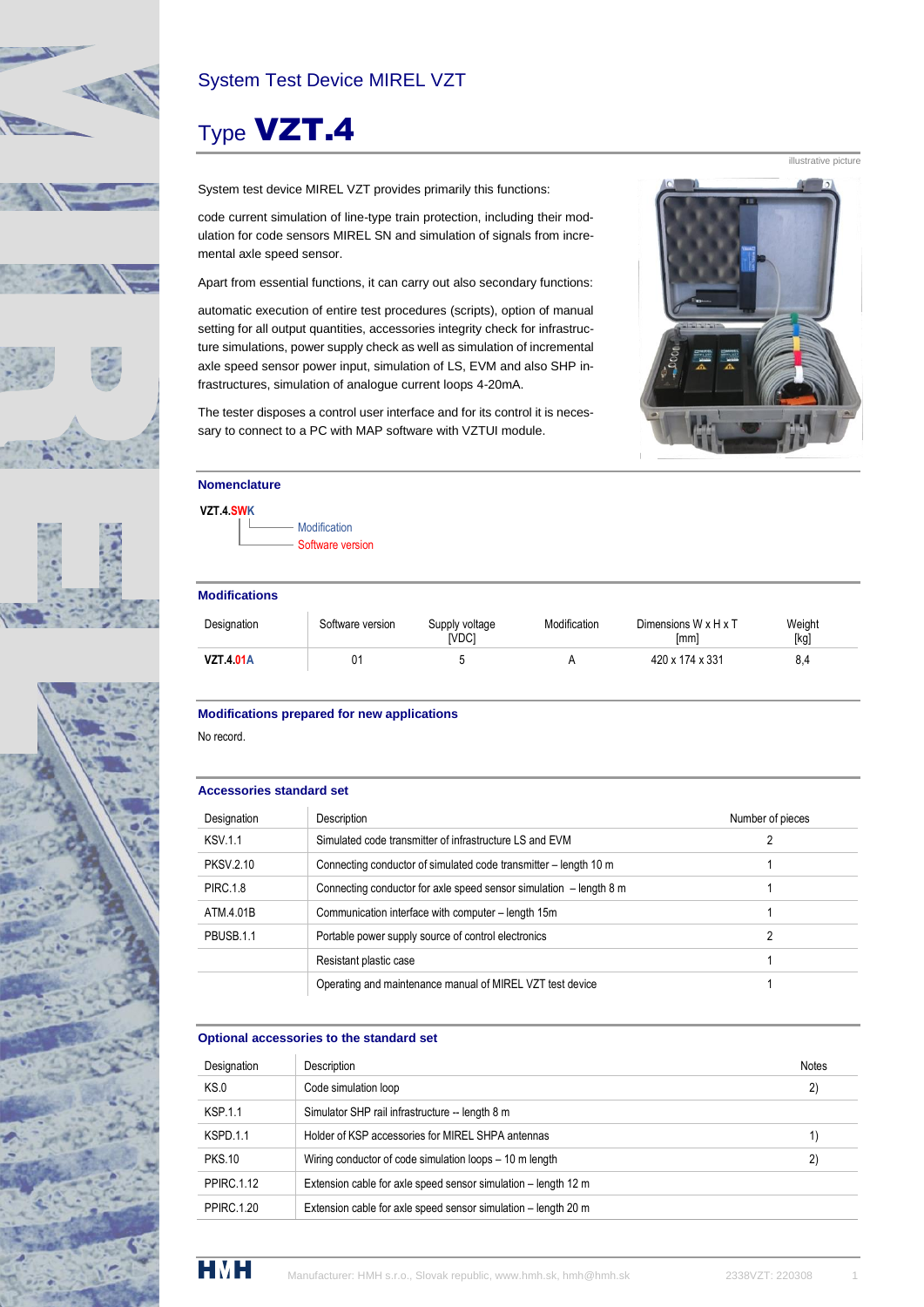| Designation     | Description                                                                              | <b>Notes</b> |
|-----------------|------------------------------------------------------------------------------------------|--------------|
| <b>PST.1.8</b>  | Connection cable for pressure sensor simulation - length 8 m                             |              |
| <b>WSR.1.3</b>  | Reducer piece from 8-pin WAGO connector to HARTING, type HAN10ESS                        |              |
| <b>WSRR.1.0</b> | Reducer piece from 8-pin WAGO connector to 6 pin WAGO connector                          | 3)           |
| <b>WSR.0.0</b>  | Reducer piece from 6-pin WAGO connector to connector of LTV11 sensors                    |              |
| <b>WSR.0.1</b>  | Reducer piece from 6-pin WAGO connector to HARTING, type HAN6ESS                         |              |
| <b>WSR.0.2</b>  | Reducer piece from 6-pin WAGO connector to SECHERON, type ITT-VEAM                       |              |
| <b>WSR.0.4</b>  | Reducer piece from 6-pin WAGO connector to HARTING, type HANQ12M                         |              |
| <b>WSR.0.6</b>  | Reducer piece from 6-pin WAGO connector to HARTING, type HAN10ESS, only for TRAXX BT     |              |
| <b>WSR.0.7</b>  | Reducer piece from 6-pin WAGO connector to HARTING, type HAN10DDD                        |              |
| <b>WSR.0.8</b>  | Reducer piece from 6-pin WAGO connector to ILME, type MIXO                               |              |
| <b>WSR.0.9</b>  | Reducer piece from 6-pin WAGO connector to HARTING, type HAN12DD                         |              |
| <b>WSR.0.10</b> | Reducer piece from 6-pin WAGO connector to HARTING, type HAN10EE                         |              |
| <b>WSR.0.11</b> | Reducer piece from 6-pin WAGO connector to GIMOTA, type GR601                            |              |
| <b>WSR.0.12</b> | Reducer piece from 6-pin WAGO connector to HARTING, type HAN10EE, only for TRAXX DE F140 |              |



2) Accessories for check of correct compensating coil orientation

3) Accessories WSRR serves as an adapter piece for connection of WSR.0.x reducers terminated with a 6-wire connection or as an adapter for connection to vehicles on which the MIREL IRC is connected using a 6-pin WAGO connector

#### **Specifications**

Catalogue sheet was prepared based on the following specifications:

| Number  | Version | Title                                  |
|---------|---------|----------------------------------------|
| 2339VZT | 210903  | VZT 4 Technical conditions             |
| 2337VZT | 220309  | VZT.4 Operating and maintenance manual |
| 2296MAP | 210712  | MAP Catalogue sheet                    |

#### **Usage**

MIREL VZ1 – train protection system MIREL RM1 – registration speed meter MIREL RM2 – integrated on-board system MIREL RS812 – control system MIREL RS813 – control system MIREL RS361 – control system MIREL RS363 – control system